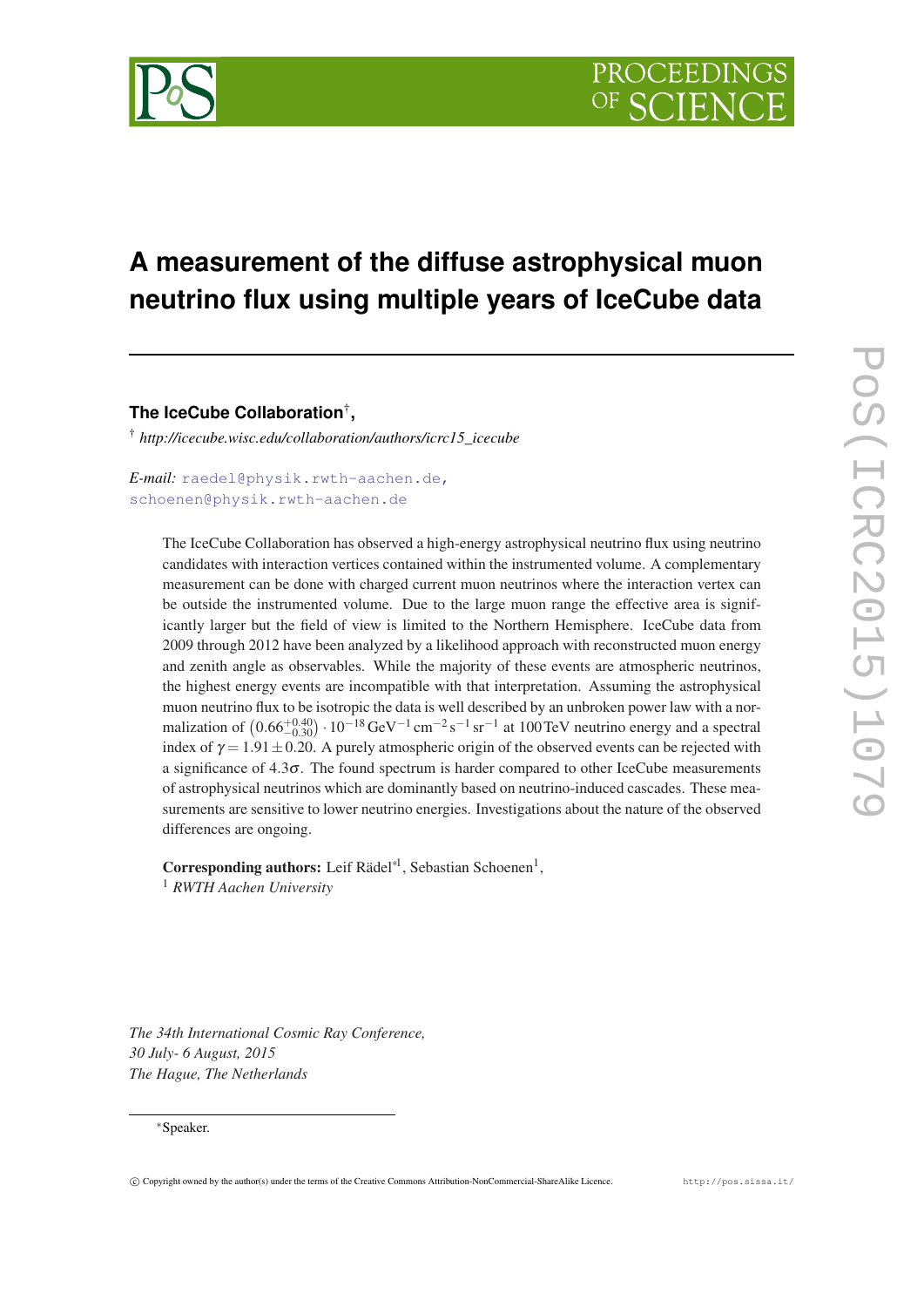# 1. Introduction

More than a hundred years after their discovery, the origin of high-energy cosmic rays is still unknown. The dominant fraction of cosmic rays are protons or heavier nuclei. High-energy neutrinos may provide unique information about the nature of sources and acceleration mechanisms of cosmic rays. High-energy neutrinos may be produced in hadronic interactions of cosmic-rays with surrounding matter at the acceleration sites. These neutrinos would reach Earth unaffected by magnetic fields and interactions with the interstellar medium and thus reveal the location of sources. Generic models of the neutrino spectrum [1, 2, 3], based on the acceleration of cosmic rays in strong shock waves predict a power law spectrum with a spectral index  $\gamma \approx 2$ .

The IceCube Neutrino Observatory is located at the South Pole. The detector instruments a volume of one cubic-kilometer of antarctic ice in a depth between 1450 m and 2450 m with optical sensors [4]. These photosensors measure Cherenkov light caused by charged particles originating from neutrinos interacting in the detector's vicinity. Neutrino events measured with IceCube can be broadly classified in two basic signatures: tracks and cascades. Long-lived muons from muonneutrino interactions produce elongated track-like light patterns. Cascade-like spherical patterns are produced by neutral-current (NC) interactions of neutrinos of all flavors, and electrons produced in charged-current (CC) interactions of electron neutrinos<sup>1</sup>.

The discovery of astrophysical neutrinos was based on a sample of neutrino events with interaction vertices well-contained within the instrumented volume [6]. Although these events provide a clear signature for an astrophysical neutrino flux, event statistics and directional pointing are only moderate because the effective volume is reduced by requiring containment and the fact that the sample is dominated by cascade-like events. In this analysis a complementary approach is used selecting high-energy muons induced by muon neutrino interactions that can occur outside the instrumented volume. However, this implies using the Earth as shielding to reject the dominant background of atmospheric muons and therefore constrain the field of view to the Northern Hemisphere. Evidence for a flux of astrophysical muon neutrinos has already been shown by previous IceCube analyses. The first hint at the level of  $1.8\sigma$  was found with one year of IceCube data taken with the partial detector in the 59-string configuration [7]. A second analysis using two years of data from IceCube in its 79- and 86-string configuration excludes the only atmospheric origin of the observed flux with a probability of  $3.7\sigma$  [8]. We present a combined re-analysis of the two datasets here that is based on a significantly larger sample of neutrino-induced tracks than the earlier analyses. The larger data sample statistics are dominated by conventional atmospheric neutrinos which improve the constrains on the atmospheric flux model uncertainties. With the combination of these datasets a unified approach for a measurement of the astrophysical muon neutrino flux has been prepared. In the next step the same approach will be used to analyze a total of six years of IceCube data recorded between 2009 and 2015.

The main background for such a measurement are atmospheric neutrinos produced in cosmicray interactions with the Earth's atmosphere. Conventional atmospheric neutrinos are produced in the decay of pions and kaons. The expected energy spectrum is about one power in energy softer than the primary cosmic ray spectrum due to the competition between decay and interaction of the

<sup>&</sup>lt;sup>1</sup>CC tau neutrino interactions can produce either signature depending on the decay mode of the tau as well as a "double bang"-signature [5].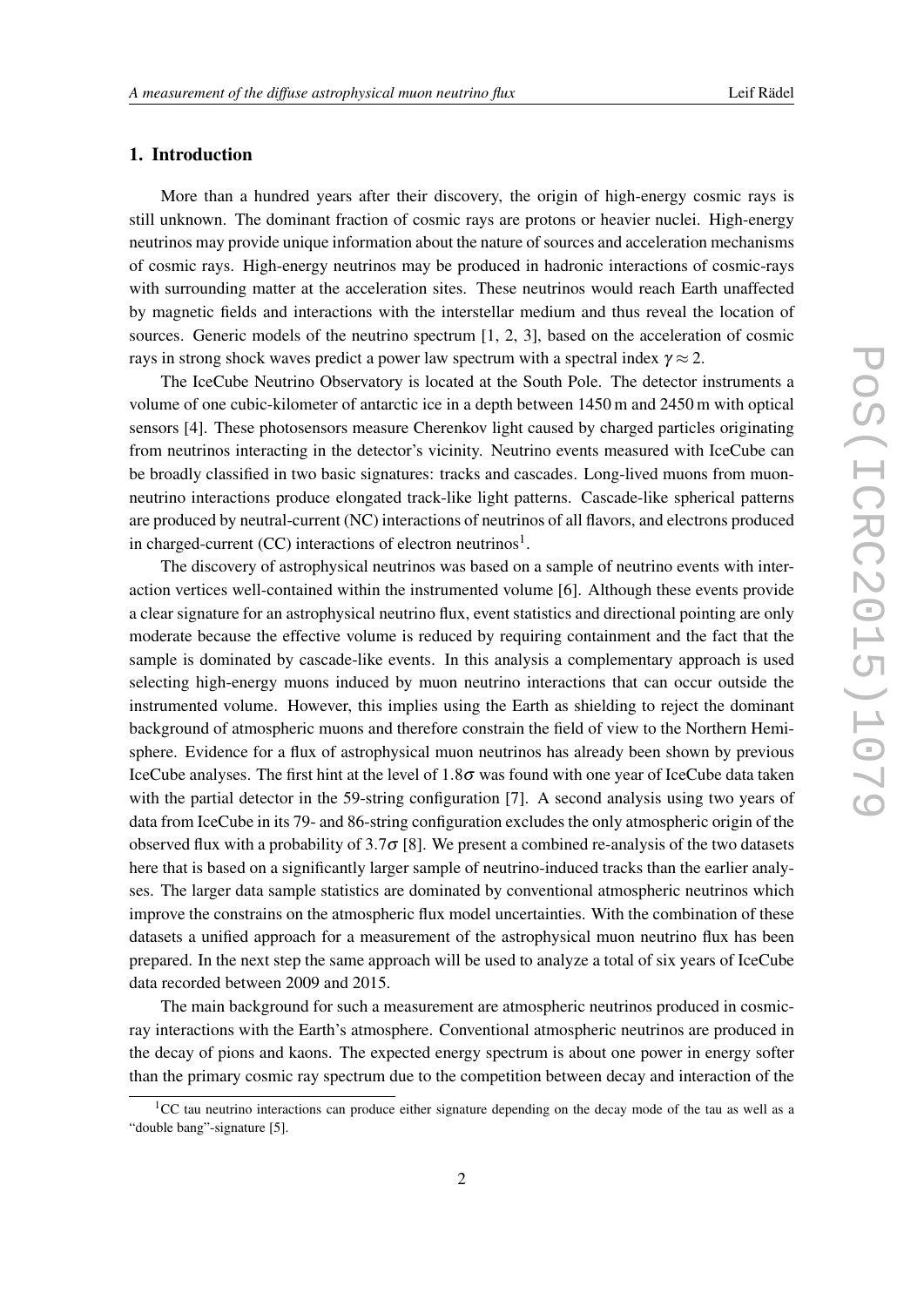mesons. The conventional atmospheric neutrinos flux follows roughly a power law with a spectral index of about −3.7. Additionally, the interplay between decay and interaction of the mesons leads to a characteristic zenith angle distribution. The flux of conventional atmospheric neutrinos from near the horizon is enhanced because the air shower development occurs higher in the atmosphere and interactions become less likely.

In contrast to conventional ones, "prompt" atmospheric neutrinos are produced in the decay of mesons containing heavy quarks. Though this flux has not been observed to date, several predictions exist [9, 10, 11]. Due to the short lifetime of these heavy mesons the prompt atmospheric neutrino flux will follow the primary cosmic ray spectrum up to very high energies. The expected spectral power law index is about  $-2.7$  and the flux is almost isotropic.

A flux of astrophysical muon neutrinos can be identified by an excess of high-energy events  $\approx$  100TeV) over the expectations from atmospheric neutrinos of more than about 100TeV. Since high-energy neutrinos can be absorbed in the Earth an isotropic neutrino flux at the Earth's surface is shifted towards the horizon. Due to the harder energy spectrum the absorption effect is stronger for an astrophysical flux than for the prompt and conventional atmospheric neutrino flux. Hence, the distribution of arrival directions of neutrinos at the IceCube detector depends on the energy spectrum of the flux. Therefore, the correlation between both quantities contains additional information to distinguish between the different components.

## 2. Analysis

#### 2.1 Search Strategy

A neutrino sample with a negligible contribution of atmospheric muons is required to measure the flux of astrophysical muon neutrinos based on the distribution of the reconstructed muon energy and zenith angle.

The IceCube detector is triggered by atmospheric muons produced in cosmic-ray air showers at a rate of about 2.5 kHz. The signature of these events are downgoing tracks entering the detector from the outside. In order to reject these events we require reconstructed zenith angles to be larger than  $85^\circ$  which corresponds to more than 12 km of overburden. As a result the remaining background are either mis-reconstructed events or muons produced in interactions of atmospheric neutrinos. The reconstruction of muon arrival directions is done by fitting the hypothesis of a relativistic particle emitting Cherenkov light to the detection times of observed photons which takes into account the propagation effects of photons in the ice. A boosted decision tree trained on parameters that estimate the quality of the directional reconstruction is used to identify and reject mis-reconstructed events. Additionally, cascade-like events are rejected based on the topology of the hit pattern that is different for track-like events. The resulting sample of about 70,000 muon neutrino events per year has a very high purity with a contamination of atmospheric muons below  $0.1\%$ . For all events in the neutrino sample the muon energy at the detector is reconstructed using the truncated mean energy loss reconstruction algorithm described in [12].

The expected zenith angle and muon energy distributions for the conventional, prompt and astrophysical components are computed from Monte Carlo simulations of neutrinos traversing Earth and interacting in the vicinity of the IceCube detector. A generalized weighting scheme is used to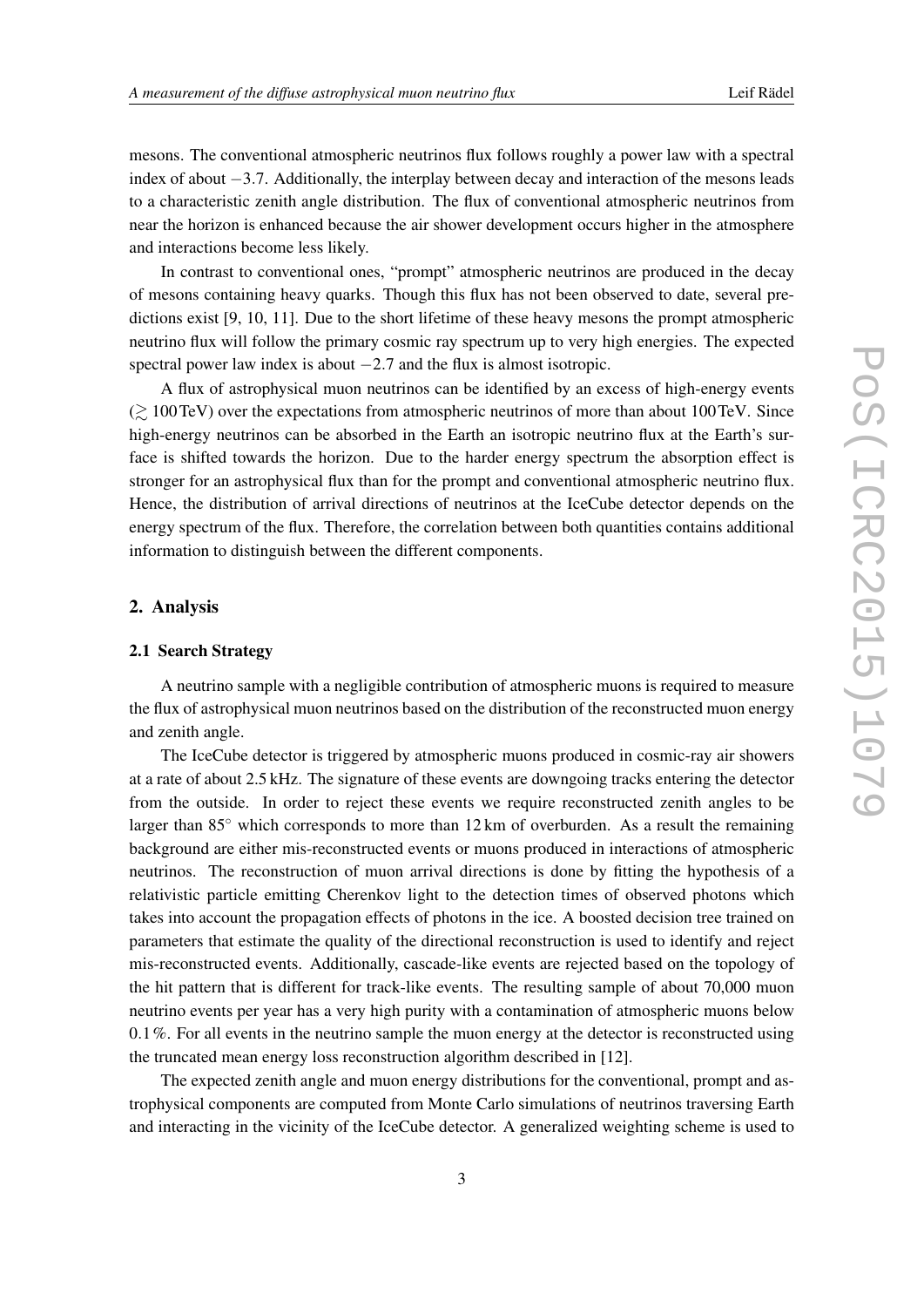transform a simulated flux of neutrinos to a physical flux. For the astrophysical muon neutrino flux a generic power law model  $\Phi(E_v) = \Phi_0 (E_v / 100 \text{ TeV})^{-\gamma}$  is used. Here, the parameters of interest are the flux normalization  $\Phi_0$  and the spectral index  $\gamma$ . The conventional atmospheric neutrino prediction is based on the HKKMS07 calculation [13]. The uncertainty on the flux prediction increases with energy to about 25 % at 1 TeV. It was primarily designed for energies up to 10 TeV and has been extrapolated to higher energies according to [7] including the effect of the cosmic-ray knee. As a prediction for the prompt atmospheric neutrino flux we use the ERS model [11] which is based on pOCD calculations.<sup>2</sup>

#### 2.2 Likelihood Method

In order to compare the experimental data with the expectations which are a function of signal  $\vec{\theta}$  and nuisance  $\vec{\xi}$  parameters (description below) a binned Poisson likelihood fit is used. Therefore, the experimental and simulated data are binned in reconstructed muon energy and zenith angle. Then, for each bin the measured number of events is compared to the expected number by a Poisson likelihood<sup>3</sup>

$$
\mathcal{L}_{\text{bin}} = \frac{\mu^n(\vec{\theta}, \vec{\xi})}{n!} \times e^{-\mu(\vec{\theta}, \vec{\xi})},\tag{2.1}
$$

where *n* is the number of measured events in that bin and  $\mu = \mu_{conv.} + \mu_{prompt} + \mu_{astro.}$  is the expected number of events as a function of the physics and nuisance parameters. In this analysis, the physics parameters are the astrophysical normalization and spectral index. Additionally, nuisance parameters are introduced to take into account systematic uncertainties which can be divided in two categories: neutrino detection uncertainties and atmospheric flux uncertainties. The former include the optical efficiency of the detector, the neutrino nucleon cross section, the muon energy loss cross section and the optical properties of the antarctic ice. The latter include the flux normalizations, the spectral shape and composition of the cosmic-ray spectrum in the "knee" region, the spectral index of the primary cosmic ray spectrum and the relative production yield of pions and kaons in the atmosphere. The implementation of nuisance parameters in the likelihood function is done similar to [7], with an important improvement for discrete  $4$  nuisance parameters. The effect of former discrete parameters on per-bin expectations has been parameterized and it is possible to choose realizations in between discrete points.

The global likelihood is then simply the product of all per-bin-likelihoods  $\mathscr{L} = \prod_{\text{bins}} \mathscr{L}_{\text{bin}}$ . The significances and parameter uncertainties are derived using the profile likelihood and assuming Wilks' theorem [16]. The assumption that the test-statistic is  $\chi^2$ -distributed and Wilks' theorem is applicable was tested on pseudo experiments.

Since IceCube's Monte Carlo simulations improve in quality from year to year, nuisance parameters do not only absorb the systematic effects they are based on but can also absorb differences in the simulated datasets. Thus, for a combined likelihood fit of all years it is necessary to align

 $2$ An improved version of the flux prediction [14] will be used in the future which predicts approximately a flux that is half the flux of the ERS calculation.

<sup>3</sup>An extended version of the Poisson likelihood which takes into account finite statistics of the Monte Carlo simulations is used [15].

<sup>&</sup>lt;sup>4</sup>A discrete nuisance parameter is a parameter where the fit can only choose between a predefined set of models, e.g. cosmic-ray composition model A or B.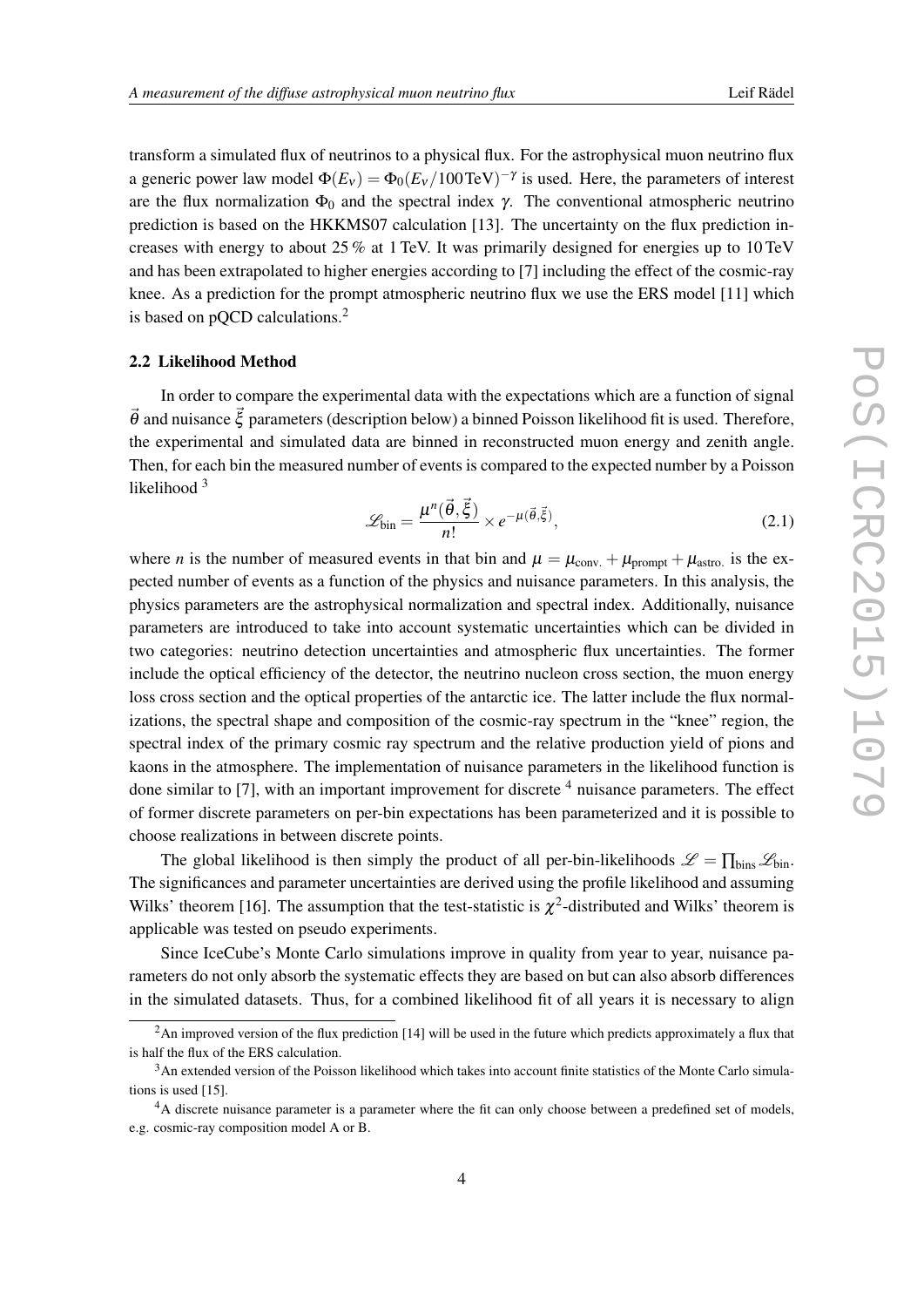



Figure 1: 1d-projections of the fit observables weighted by the best-fit spectrum for each year (left: 59 string, center: 79-string, right: 86-string). The reconstructed muon energy proxy is shown in the top row and the reconstructed zenith angle distribution in the bottom row. Note that [7] used the reconstructed muon energy loss as an observable which is correlated with the muon energy used in the later years. Only statistical errors are shown.

all nuisance parameters to a common baseline  $\xi$ . This means, that for each year the nuisance parameters are fit individually to adjust them to a common baseline. Then, in the combined fit these baseline values are scaled by a global parameter to give the combined fit the freedom to change the nuisance parameters.

# 3. Results

The best-fit astrophysical flux is given by

$$
\Phi(E_V) = (0.66^{+0.40}_{-0.30}) \cdot 10^{-18} \,\text{GeV}^{-1} \,\text{cm}^{-2} \,\text{sr}^{-1} \,\text{s}^{-1} (E_V / 100 \,\text{TeV})^{-(1.91 \pm 0.20)} \tag{3.1}
$$

in the energy range between 170TeV and 3.8PeV.<sup>5</sup> The quoted errors include both statistical and systematic uncertainties via the profile likelihood using the  $\chi^2$ -approximation. The projections in reconstructed zenith angle and muon energy for each year are shown in Figure 1. The excess of events above atmospheric backgrounds becomes visible at high energies (Fig. 1, top center). No contribution from prompt atmospheric neutrinos is preferred for the best fit spectrum.

The significance for rejecting a flux of only atmospheric neutrinos is  $4.3\sigma$  which is calculated with the profile likelihood assuming Wilks' theorem.

Figure [2](#page-5-0) shows the two-dimensional profile likelihood for all combinations of astrophysical normalization, spectral index and prompt normalization. The likelihood ratios of the first column

<sup>5</sup>The energy range has been estimated by the central neutrino energy range which contributes 90% to the total squared significance. Note that this definition is different from [8, 17].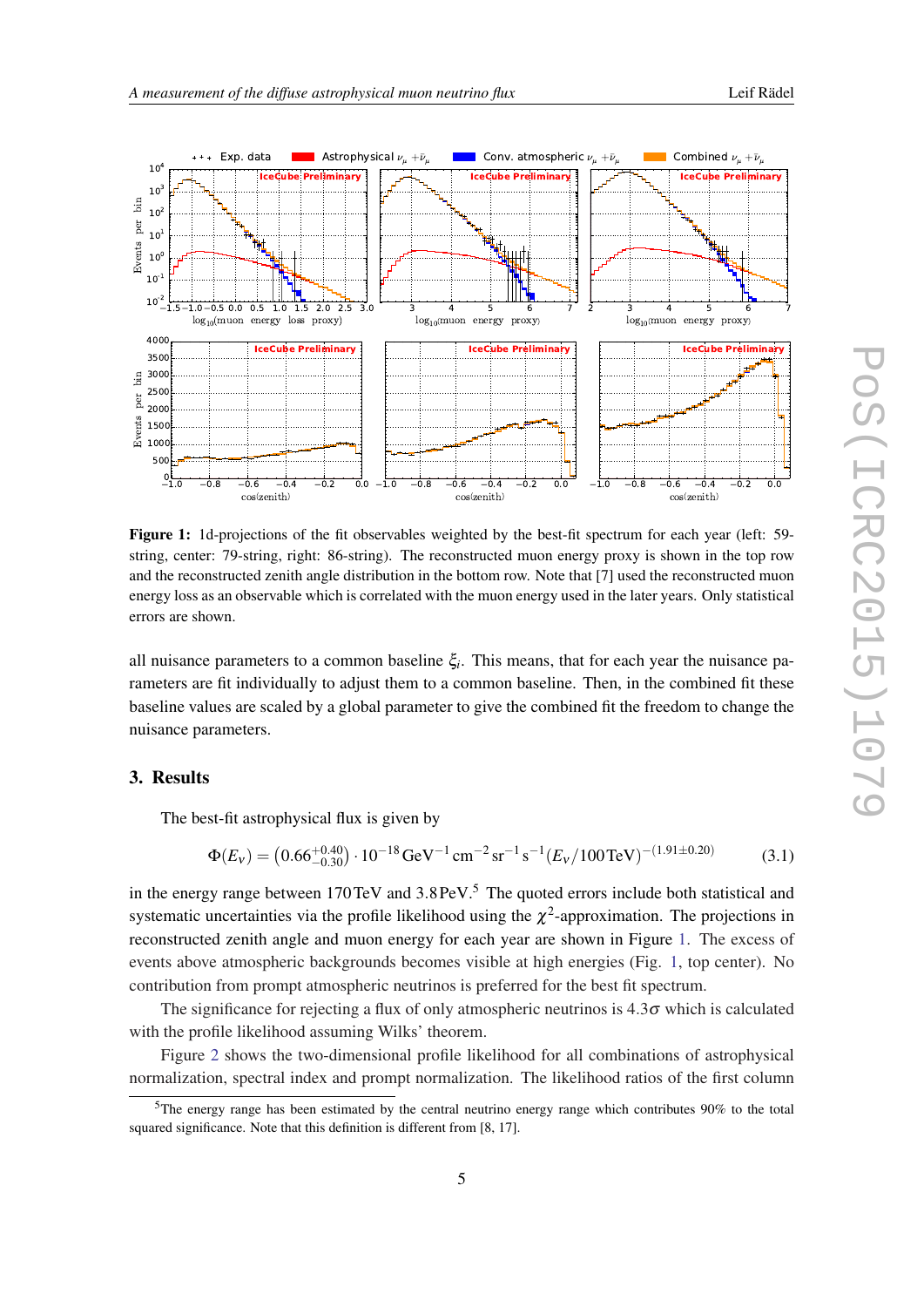

<span id="page-5-0"></span>

Figure 2: Two dimensional profile likelihood scans of the physics parameters  $\Phi_{astro}$ ,  $\gamma_{astro}$  and the prompt normalization  $\Phi_{\text{prompt}}$  in units of the model in [11]. Additionally, contours at 68%, 90% and 95% CL assuming Wilks' theorem are shown.



Figure 3: Best-fit muon neutrino spectra for the unbroken power-law model. The line widths (blue, red) represent the one sigma error on the measured spectrum where the green line represents the upper limit at 90% CL for the prompt model [11]. Note that systematic studies about the robustness of the prompt limit are still ongoing. The horizontal width of the red band denotes the energy range of neutrino energies which contribute 90% to the total squared significance.

in the left plot show that even a large prompt flux cannot explain the excess of high-energy neutrinos measured in the three years. The physics parameters are mainly correlated with each other (Figure 2, right) and only a small correlation with the normalization of prompt neutrinos is visible (Figure 2, left and center). The large statistics of conventional atmospheric neutrinos at lower energies strongly constrain the flux uncertainties in the region where the astrophysical component begins to contribute. Therefore, the nuisance parameters for the atmospheric flux uncertainties are strongly constrained and are only weakly correlated with the astrophysical flux parameters. The correlation between astrophysical normalization and spectral index is expected due to the interplay between both quantities. A larger normalization has a similar effect on the reconstructed muon energy spectrum as a softer spectral index. The most likely neutrino energy of the highest energy event assuming the overall best-fit neutrino flux is about 1.4PeV. Figure 3 shows the best-fit moun neutrino spectrum. For prompt atmospheric neutrinos the 90%C.L. upper limit is shown. The vertical width of the bands corresponds to the flux uncertainties at the  $1\sigma$ -level. Note that the results do not take into account the flux of muons originating from tau decays which themselves are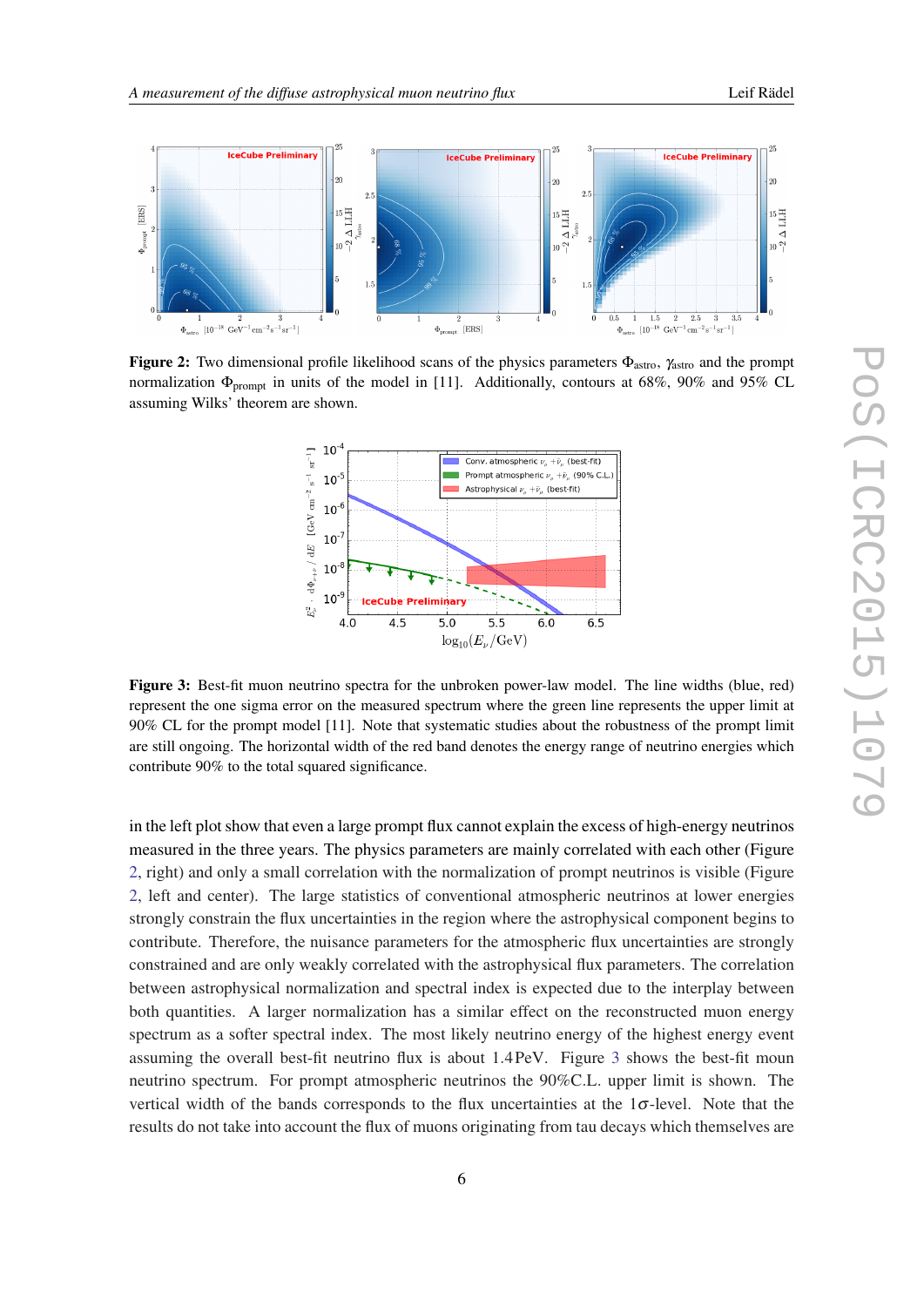

Figure 4: One dimensional profile likelihood scans the astrophysical normalization (left) and spectral index (right) using two different right ascension regions, one containing the Northern Hemisphere part of the Galactic plane (red) and one not (black).

produced by tau neutrino interactions. However, this only affects the astrophysical normalization by about  $5-10\%$  [7].

In order to test if the measured muon neutrino flux is dominated by a Galactic flux the full sample (limited to the Northern Hemisphere) is split into two parts based on the reconstructed right ascension of the events: the first part contains the region where the Galactic plane intersects the Northern Hemisphere (0°  $\le \alpha < 109$ ° and  $275$ °  $\le \alpha < 360$ °), the second part contains the region where the Galactic plane lies in the Southern Hemisphere ( $109^{\circ} \le \alpha < 275^{\circ}$ ). Because the IceCube detector is located at the South Pole, it rotates daily with the Earth and therefore the systematics for both parts are identical. The likelihood fit has been applied to both parts, resulting in the onedimensional profile likelihoods shown in Figure 4. Comparing the likelihood profiles, the results of both parts are statistically consistent. Hence, no statistically significant evidence for a Galactic component is found.

Modifying the astrophysical model from a unbroken power law to a power law with an exponential cut-off does not yield a significantly better fit result.

# 4. Conclusion

Re-analyzing the IceCube data measured between 2009 and 2012 with a significantly larger event sample than in previous analyses [7, 8] yield an excess of events at energies above 100 TeV. The atmospheric-only hypothesis can be rejected at  $4.3\sigma$ <sup>6</sup>. Compared to [8] the significance increase is mainly due to the inclusion of the experimental data from [7]. The increased statistics of conventional atmospheric neutrinos and therefore better constrained systematic uncertainties additionally increase the significance. The measured astrophysical muon neutrino flux yields a normalization of  $(0.66^{+0.40}_{-0.30}) \cdot 10^{-18} \text{ GeV}^{-1} \text{ cm}^{-2} \text{ s}^{-1} \text{ sr}^{-1}$  at 100TeV neutrino energy and a hard spectral index of  $\gamma = 1.91 \pm 0.20$ . So far, no evidence for a cut-off at high energies is found. Additionally, there is no significant evidence for a Galactic component in the measured astrophysical muon neutrino flux.

<sup>6</sup> assuming Wilks' theorem